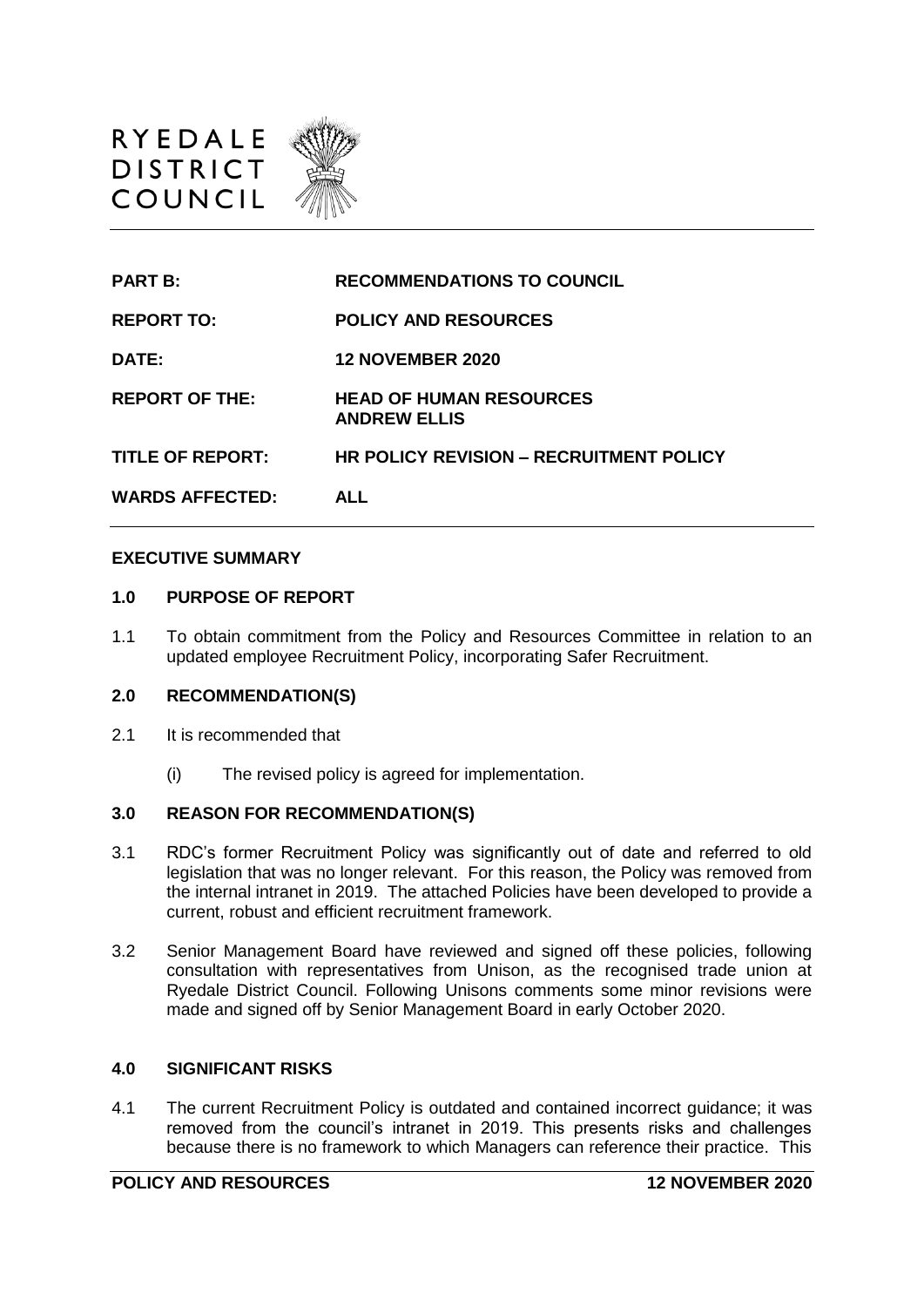is currently leading to inconsistent approaches, unnecessary costs and risk of inequality claims. The current Recruitment Policy does not specifically refer to Safer Recruitment practices and as such there are risks in current practice when recruiting to roles in regulated activity and where safeguarding may be a concern. The new Policy addresses Safer Recruitment.

4.2 Introduction of the Policies may create new risk, namely from applicants or existing employees who challenge recruitment approaches, however this risk is the lesser than the current situation of having no formal Recruitment/Safer Recruitment Policies.

# **5.0 POLICY CONTEXT AND CONSULTATION**

5.1 The Policy has been shared and discussed in detail with Unison, the recognised trade union within Ryedale District Council and their comments taken on board in the form of some minor revisions to the Policy.

# **REPORT**

# **6.0 REPORT DETAILS**

# 6.1 Recruitment Policy

This policy aims to provide a structured framework for Managers when they are required to undertake recruitment of new employees. The policy is structured through the process a manager would need to follow from the point that a new vacancy arose, through to a new employee starting. It includes the recommended approach from advertising, shortlisting, interviewing and recruitment clearances, in addition to considerations when there is a need to hire agency workers.

The policy aims to ensure compliance with relevant legislation and Acts, whilst also ensuring good practice to achieve a positive candidate experience, enhancing the reputation as an employer and striving to attract and appoint talented staff.

#### Safer Recruitment Policy

Ensuring Ryedale's Service Users and communities are kept safe from harm is paramount. The Safer Recruitment Policy aims to embed safeguarding into the all stages of the Council's recruitment process. It outlines the necessary processes that should be followed when managers are recruiting to roles in Regulated Activity and for those roles not defined as Regulated Activity but where the post-holder is still directly working with Service Users it proposes measures that should be implemented to minimise risk.

# **7.0 IMPLICATIONS**

The following implications have been identified:

- a) Financial None
- b) Legal As above
- c) Other (Equalities, Staffing, Planning, Health & Safety, Environmental and Climate